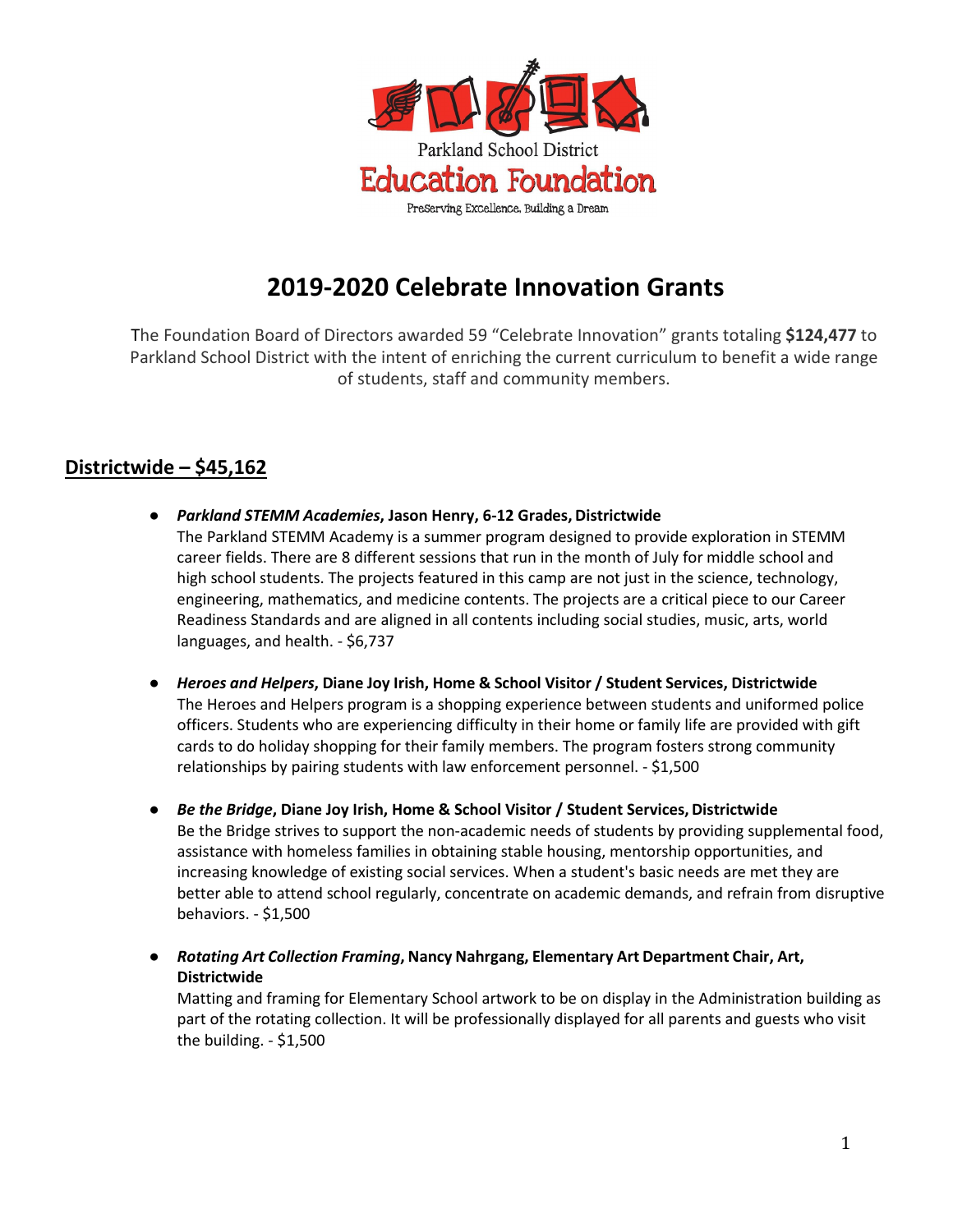# **●** *Rotating Art Collection Framing***, Kaye Coval, 6-12 Art, Districtwide**

Each year the art department collects works from the Middle Schools and the High School to be framed, hung and displayed in the Administration building. The pride and accomplishment of getting your artwork chosen is tremendous. It will display the very best that we have in Parkland from sixth through twelfth grades. - \$1,500

# **•** *Driver Safety Award Program*, Val Strock, Transportation, Districtwide

Our bus drivers encounter constant and unforeseen difficulties while transporting over 9,000 students a day. A Safety Awards Program was instituted to recognize their safe driving habits. The Foundation will provide financial support to grow this program to continue to motivate drivers and show them our appreciation for the huge responsibility they take on of transporting our children. - \$750

### *● Parent University,* **Michelle Minotti, Districtwide**

The goal of this program is to provide a speaker that improves our community and that builds a better home-school partnership. As a public education institution, we feel it is important to provide not only our staff, but our parents and students with resources for self, school and community improvement - \$1,500

### **●** *Mobile Makerspace***, Lauren Will & Samantha Edwards, Districtwide 6-12**

The Mobile Innovation Station contains equipment that ALL teachers in both middle schools and the high school can sign out and utilize within their classrooms. They can take multiple items or just one item at time to explore collaboration, critical thinking, communication, and creativity with their students. This will allow us to bring STEAMM activities directly into the classroom. - \$6,000

**●** *Da Vinci Science Center Field Trips***, Kelly Rosario, Curriculum & Instruction, 4th Grade Districtwide**  The Da Vinci Science Center field trips help students master standards-based content and raise their awareness of STEMM careers. This grant money will bring STEMM subjects to life and help prepare students for tomorrow's STEMM careers. Each elementary school will book a field trip for fourth grade, as this is the grade level the Science PSSA takes place. - \$8,000

# **●** *Build Your Armour***, Sheri Deeb, Student Services, 4th & 5th Grade,Districtwide**

Build Your Armour™ is a fitness/ nutrition program designed to educate 4th and 5th grade children on the key components to maintain strong immune systems. This grant would allow for each elementary school to participate in this program, which builds over an eight-week period to help students gain a basis for wellness. The goal is for the children to learn the importance of fruits, vegetables, beans/legumes, and nuts/seeds in maintaining a healthy body. The importance of different types of exercise will be explored and how crucial "recovery" time is to help our bodies repair and heal. The curriculum is also designed with the goal of fostering discussion about diet amongst families by providing recipes to be made at home. - \$2,400

# **●** *Sensory Decals,* **Karen Dopera, Districtwide**

These decals provide a sensory break resource for students throughout the day. All elementary schools will incorporate a sensory walkway in their buildings for students to use throughout the school day. The fit and fun playscape includes 127 decals with 7 activities including crab crawl, daisy hopscotch, jump logs, march ants, step stones, toe to heel and wall push-up decals. The objective is to improve student focus, promote cognitive development, improve motor development and coordination. Another objective is to allow students to review colors, numbers, patterns, and following directions. - \$9,080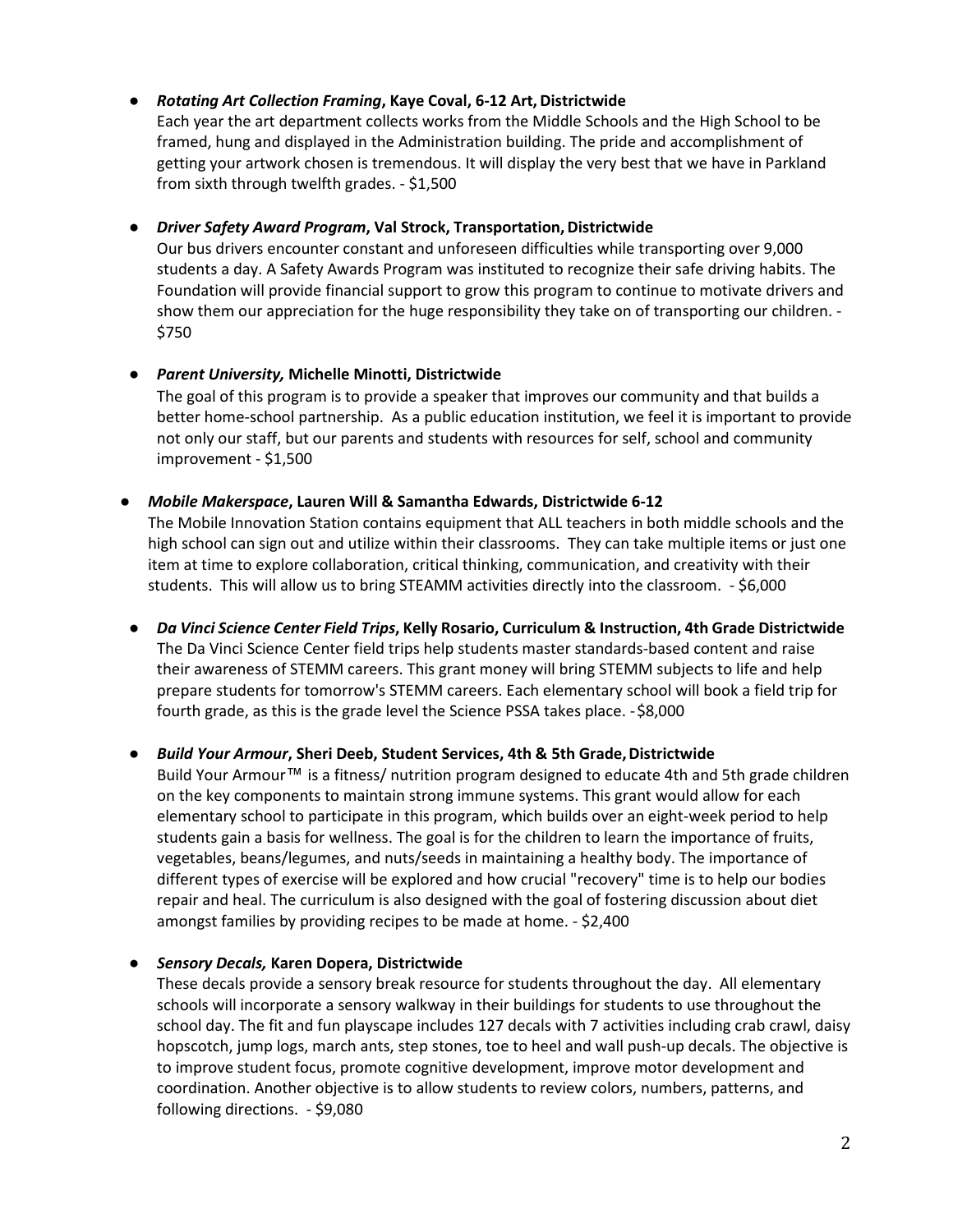- **●** *Kindergarten Coding***, Matthew DeFazio, Donna Reinert, Debra Newhard, Peter Lang, Ashley Morrison, Melissa Waring, Jill Becht, Caitlin Budge, Districtwide** Children as young as age 4 can start learning foundational STEM concepts by programming Wonder Workshop's Dash robot using a Puzzlets accessory from Digital Dream Labs. Puzzlets are icon-based, physical tiles that children can manipulate with their hands. The Play Tray connects wirelessly to Dash, allowing kids to go screen-free while programming their robot friend. No mobile devices are needed, and our Media Centers already have the Dash robots. The Dash Challenge cards teach the fundamentals of coding through fun robot games. Learn about loops, events, conditionals, sequences and more while you play. - \$1,696
- **●** *Bullying Prevention***, Alison Thompson, Monica Ouly-Uhl, Matt Carlson, 6-8, OMS & SMS** Bullying in schools is a national concern and an issue that has not circumvented Parkland. The Foundation will support the secondary schools anti-bullying campaign with a motivational speaker and funds to design a unity project, facilitate class chats, coordinate building activities, and use our Change for Change fundraiser to Pay it Forward in our community through the donation of gift cards to customers at local stores. - \$3,000

# **High School –\$21,834**

**●** *3D Printer for Biomedical Innovation Class,* **Laura Kowalski, 12th Grade, Project Lead the Way** Parkland High School's Biomedical course will work with the St. Luke's Simulation lab to create, design, and develop a working simulation model. The Biomedical Innovations students will use a 3D printer to create a working model, potentially for patients who could use their 3D printed innovation to improve the quality of their life. - \$1497

**●** *Literature in Science,* **Megan Tiwold, Science, Project Lead the Way** The book, Uncommon Wisdom will be used in the Project Lead the Way Biomedical program. The book will support career development and inspiration. Students will read excerpts of the book and have in-class discussions and reflect on how this impacts them currently and/or in the future. The author of the book, Dr. Levitt, will speak with the students about his experience as a Neurologist and the "Uncommon Wisdom" that comes with it. - \$480

**●** *CEW Celebration Night,* **Amber Spence, Wes Spence, Andy Bashore, Lee Rizzotto, and Tim Schwartz, 10th and 11th Grade, English**

This is a culminating activity for a program that matches students up with local businesses whose job relates to the lab work the students are studying at Lehigh Career & Technical Institute (LCTI). This apprenticeship allows students to gain valuable knowledge and skills and gives them a first-hand look at the career field they hope to enter after high school. Not only does this provide students with invaluable real-world work experiences, it often creates great networking opportunities. The celebration would recognize all of our business partners, distinguish those companies who have been participating for 10+ years and award students for job-related achievements- \$1,200

**●** *Artists in Residence, Kaye Coval, 9th-12th Art*

Students will have the opportunity to work with a professional artist creating and collaborating on an art piece. The Artist in Residence project opens students to professional working artists in the community who come in and work with them on collaborative projects that they might not do in traditional art curriculum. - \$1,500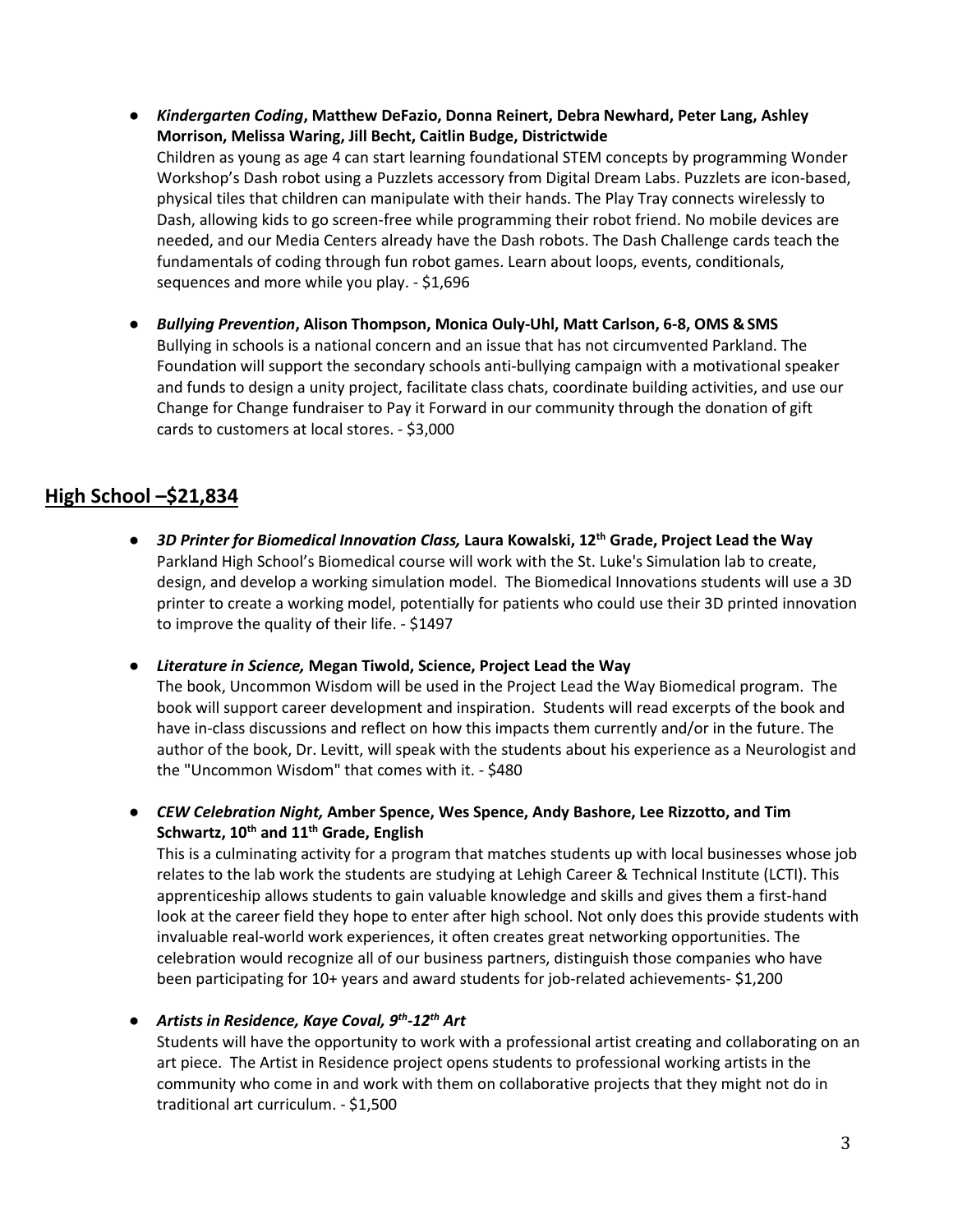### **●** *Laser Engraving,* **Thomas J. Rozycki, Science**

The laser engraver/cutter can engrave a wide range of materials including plastic, wood, glass, and acrylic. Using this technology, students and teachers will be able to make precision artworks and projects to be used in the classroom or school. By incorporating interactive technology resources, you are able to take student's ideas from concept to creation to completion - \$1,907

### **●** *Campus Beautification,* **Vince Fugazzotto, Science**

Students will make hanging flower basket which are hung in front of the school. This project will assist in the botany portion of the science curriculum. It will also teach the children about donating their time for the benefit of others. - \$900

### **●** *Lighting Kit,* **Elizabeth Smith and Andrea Roposh, Theatre** The lighting kit is used to take headshots for students in Theater classes for productions. It will also be used to help students prepare prescreens for summer programs and college theater auditions. - \$146

**●** *World Language Week,* **Kellie O'Donnell, Grades 7 – 12, World Language Department** World Language Week is a grade 7-12 celebration of languages, culture, and heritages. Students participate in activities after school and in the evening to promote acceptance and increase global awareness. It celebrates diversity, promotes language learning, provides students with a platform to celebrate personal heritage, and encourages other teachers to make global and international connections within their subject matter/discipline. - \$2,500

# **●** *VEX Robotics Competition,* **Parkland Engineering Club, Grades 9 – 12, Engineering and Technology**

The Engineering Club is in the process of transitioning to a new Robotics platform released last year. The new VEX V5 platform allows the club to create faster, more powerful robots capable of competing in the very difficult Eastern PA region. Robotics is an integral part of the High school curriculum. The VEX Robotics system is used in three different courses within the PLTW program. Students will apply design skills, problem-solving skills and programming skills to a long-term multilevel design problem. - \$1,623

# **●** *Maker Events,* **Carol Dickerson, Library**

Events will be designed at the High School similar to those offered at the public library that promote creativity and life-long learning. The events are broken down by quarter with the content including: Digital & Print Storytelling, Build It, Create and Design, and Grow and Eat. These events are designed to spark interest and promote creativity. They build towards cultural awareness, diversity, social, and reasoning skills. They establish community, engage students, encourage collaboration, challenge problem solving skills and add to the overall appeal of the library. Students will learn new skills such as: animation, manga artistry, robotics, solar construction, building, wiring, collaboration, hydroponic gardening, resin art, food skills, and other creative projects. - \$3,544

# **●** *Parkland High School's Annual Job Fair,* **Allison McPeek, Guidance**

The annual job fair is for all students in the 11th and 12th grade. Students gain experience writing a resume, interviewing, completing job applications, and possibly gaining employment. It is an opportunity for local companies to meet potential employees for summer work and/or long-term positions. This event also invites volunteer organizations to participate and meet our students who may be candidates for their service organization. - \$150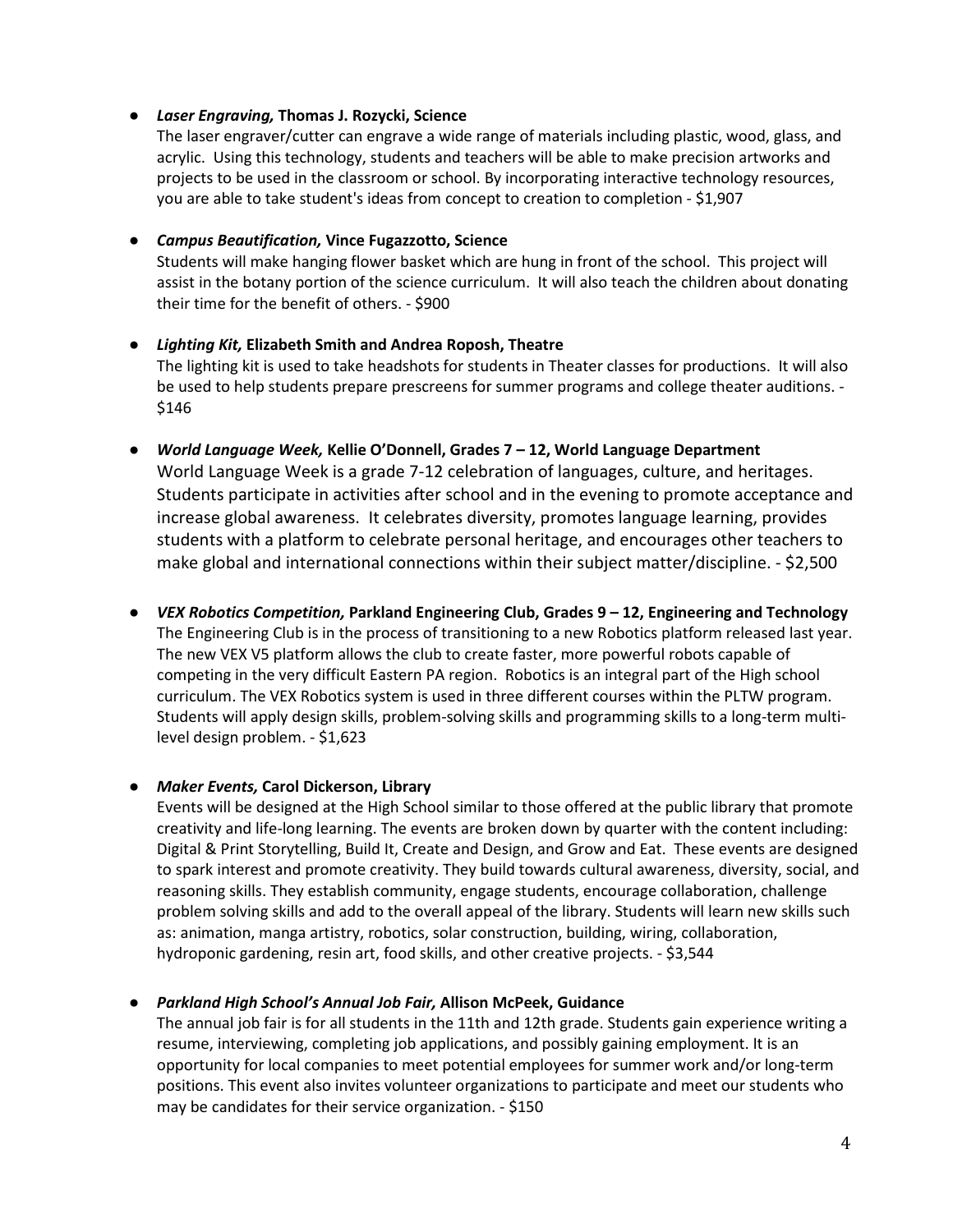- **●** *Volunteer Firefighter Recruitment,* **Erin Gopen and Barry Search, 12th Grade Science** Parkland High School has an elective that utilizes a cross curricular approach to examine the practice of firefighting. This class plays an important role in education of the next generation of firefighters, helping to fulfill a community need. This grant will help provide some updated ERG books for the class. It will also acknowledge the help received during the year by local volunteer firefighters who generate enthusiasm and train the students in many different practical drills (HazMat Drill, Rope Rescue Drill, Animal Rescue Practice, Fire Inspections, Hose Line Management, MedEvac Demonstration, Fire Extinguisher Demonstrations). - \$1,000
- **●** *Vernier Interfaces for the Science Classroom,* **Charles Verenna and Wendy Simpson, Science** Purchase of a classroom set of 6 LabQuest 2 interfaces for use in the Chemistry classroom to support more than one classroom at a time. These interfaces have been used in the Chemistry curriculum in all courses from Conceptual Chemistry to AP Chemistry with great success. This technology is also used in the Physics and BioMed curricula. - \$2,132
- **●** *Audio Books,* **Carol Dickerson, Library, Grades 9 - 12**

Audio books provide another medium for students to access literature material. This will support our students with special needs, ESL students or concussion students. They also allow students to think critically about the content, using imagination, making connections, introducing reading material above a reader's Lexile level, model good interpretive reading and teach critical listening skills. - \$945

**●** *Music for Inclusion/Hand Bell Choir***, Amanda Keifer/Alison Figueroa**

This is Parkland School District's first hand chime choir. It is a joint effort with student's in the Functional Learning Support Classrooms and the Tri-M music honor society. This is an inclusive instrumental music program for students with special needs, with the opportunity to perform at Parkland functions and concerts. The students will learn how to read music and play an instrument. The music honors society students will learn how to modify and adapt the music to meet the needs of exceptional learners. - \$2,311

# **Middle Schools –\$41,614**

**●** *Hydroponics Center for the Classroom and STEAMM Project,* **Christie Schlaner, Brian Holtzhafer, Jason Klinger, OMS**

Mobile STEAMM supplies will be available to all teachers in SMS, OMS, and PHS via checkout from the Library. Teachers can take multiple items or just one at a time to explore collaboration, critical thinking, communication, and creativity with their students. This will provide teachers with the tools necessary to enhance student-centric learning. It will also allow us to bring STEAMM activities directly into the classroom. - \$3,000

**●** *Da Vinci Science Center STEM Career Exploration Days***, Susan Stern, Daniel Christman, Scott Bauer, Rebecca Adamson, 8th Grade Science, SMS** The DaVinci Science Center's Career Exploration Days allow students to take an up-close look at

STEM careers and speak with STEM professionals. Their exhibits, hands on workshops, and live science shows will engage the students as active participants in the learning process. - \$5,998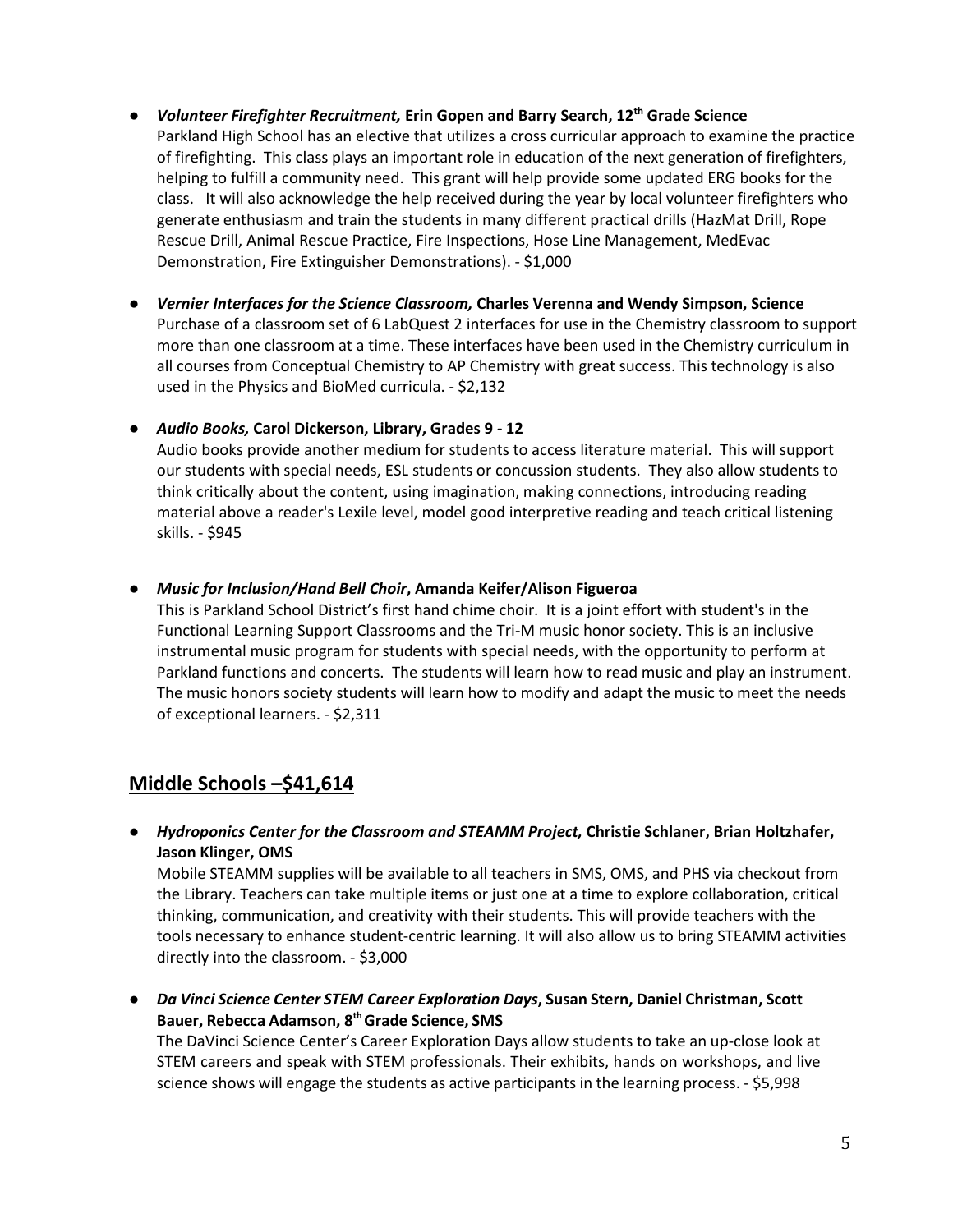# **●** *I&E Depth Illustration***, Kerri Griffin, 6-8, Art, SMS**

Students will create artwork in which they will demonstrate how proportion is affected by portrayal of depth and/or size/scale ratio within the picture plane. They will then render the drawing with pen and ink techniques and add color to create a sense of 3-dimensionality. Students will be able to create a sense of depth in their drawing by varying the proportions of the subject matter in their illustration by decreasing or increasing the ratio of one subject drawn to another. Students will be able to use pen and ink techniques to further create the illusion of 3-dimensional objects. - \$1,931

# **●** *Oh the Places You'll GoPro,* **Noel Mahmood, Computer Fair, SMS**

Student submissions in the Digital Movie category will go where no other student can go everywhere. The GoPro is designed to go places mere mortals cannot take their cameraseverywhere from underwater to way up in the sky. Students will no longer be hindered by the limits of an ordinary camera. Their visions as filmmakers and directors will be fulfilled. The only limit is their imaginations - which is boundless. \$595

### **●** *"Switch Things Up with the Nintendo Labo,* **Noel Mahmood, 7th Grade Science, SMS**

Nintendo has quietly and slyly created one of the best STEM activities of all time. Labo kits bring play and engineering into a fantastic hands-on STEM experience. With the Labo kits, students can use their imaginations to build working cardboard pianos, robots, steering wheels, and more. They even have a Virtual Reality kit on the way! Once they build the kits students can use their own creations to play actual games on the Nintendo Switch console. It makes their creations real and opens new realms of possibilities in the engineering and gaming worlds. Students will be able to design, build, and play with their creations in games created by Nintendo. Certain games, created by neuroscientists, physicists, and mathematicians, will have unsuspecting students learning scientific and mathematical concepts. - \$588

# **●** *Stand Up for Learning,* **Danielle Williams, Jen Lundberg, Melissa Danner, Tom Bryant, 7th Grade, OMS**

"Movers & shakers" who have been singled out as disruptive and distracting using traditional desks will benefit through the use of stand-up desks, as they can release excess energy, receive sensory input, and fidget, while increasing their focus and time on-task meeting curricular goals without disrupting their peers. Their self-outlook and perception of their school experience is more positive, which increases their personal success and the success of the classroom as a whole. - \$1,487

# **●** *Keyboard Lab,* **Erica Silver, Music, Grades 6 – 8, SMS**

Ten new keyboards (Casio 61-Key Portable Arranger) will be added to the piano lab at Springhouse Middle School. These keyboards will be used for both traditional music instruction (playing piano by reading music notation) and technology-based music instruction (using the MIDI interface with student Chromebooks to create music). This program allows students who are not participating in the instrumental music program at the middle school level (band/orchestra) another pathway to participate in performing and/or creating music. Keyboard sounds (piano and MIDI loops) are featured in the popular music styles that students enjoy and having a keyboard lab would allow for the incorporation of these styles in both general music class and I&E groups. - \$1,404

# **●** *Lehigh Valley Zoo Animal Kingdom,* **Jennifer Karetsky, 7th Grade, SMS**

The three stations: Animal Experience, Animal Kingdom, and Pond Water Exploration, align with the Life Science curriculum in 7th grade and incorporate the new environmental standards that were added to the curriculum. The Pond Water experience utilizes STEM and Technology skills that are in the 8th grade Science Standards. Students will be in the stream collecting macro and micro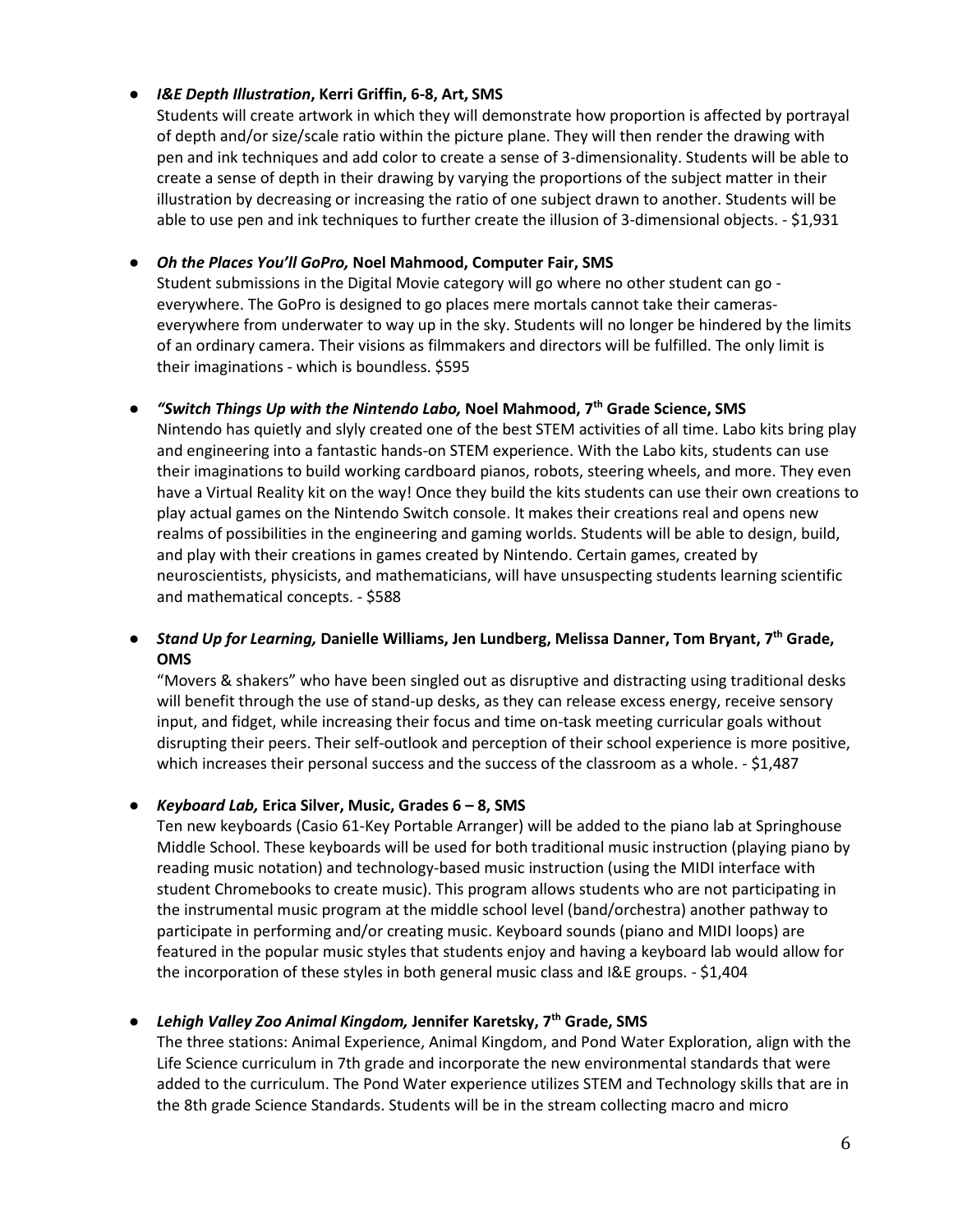invertebrates to assess the quality of the Jordan Stream. The LV Zoo is a great resource to our local community, providing authentic learning experiences for our students with real-life animals, trainers, and the stream. - \$6,750

#### **●** *Competitive Video Editing, Joshua Abrams,* **7th Grade History, SMS**

Springhouse competes in the *What's So Cool About Manufacturing* video editing contest. MacBook pro and Final Cut Pro software will enable students to create better submissions for the competition. The computer and software will also help students who participate in History Day to advance. High quality video editing software enables students to achieve at a higher potential. There are three objectives to this project: 1. Enable students to create the highest quality video submissions for the various competitions that the school engages in. 2. Teach students how professional video editing works and provide them the tools to accomplish the job. 3. The What's So Cool Contest plays heavily into getting students to see the importance of developing career skills at an early age. - \$1,829

### **●** *C0DE 4 Change Food Pantry Inventory,* **JR Renna, Grades 6 – 8, SMS**

SMS Code for Change club is coding an iPad app that will allow inventory of all products coming in and out of the SMS food pantry and hence making a positive, real world impact. Authentic experiences, problem solving, and coding literacy are all values espoused in Parkland Ready 21. Users of the app will be able to track inventory quantities and expiration dates of all food & other products so they can make data informed decisions on how they distribute and advertise for what items they need. - \$760

- **●** *WillPower Shakespeare Presentation,* **Elissa Pesesko, Jennifer Lundberg, Jill Berrigan, Candace, Ottaviani, Samantha Schultz, and Ashley Metzgar, 7th Grade English, OMS** WillPower will bring a professional performance of Macbeth, the Shakespearean play, followed by an audience discussion to Orefield Middle School. The play is the perfect way to bring Shakespeare's works, which can be daunting and difficult to follow, alive for our students. The performance will incite an appreciation and passion for Shakespeare that will help them understand the universality and timelessness of great literature. - \$1,450
- **●** *TDA – Talking to the Text Annotation and Analysis, Samantha Schultz and Jill Berrigan,* **7th and 8th Grade E/LA, OMS**

Students benefit from the use of an Elmo MX-1 Visual Presenter document camera as we continue to facilitate annotation/analysis in fiction, nonfiction, and poetry texts. We strive to dissect these texts with our students to encourage processing and analysis through a visual image. - \$670

**●** *SMS Cares,* **Brian Barone, Guidance, SMS**

SMS Cares provides weekly snack packs to approximately 40 food insecure students as well as operates a food pantry for Springhouse students and families. The SMS Cares group provides food and grocery items, personal care items, as well as school supplies to needy students and families. - \$1,500

# **●** *Digital LCD Microscope Upgrade,* **Troy Minarovic, 7th Grade Science**

LCD screens allow students with learning disabilities, including processing disorders, to interact with the screen and what the image is portraying. In addition, the LCD screen and HDMI capabilities greatly enhance the curriculum by allowing students and teachers/support staff to communicate and collaborate on lab activities. Students can then view or download/ save images and videos onto their Chromebooks to use in 21st Century projects and lessons. - \$5,879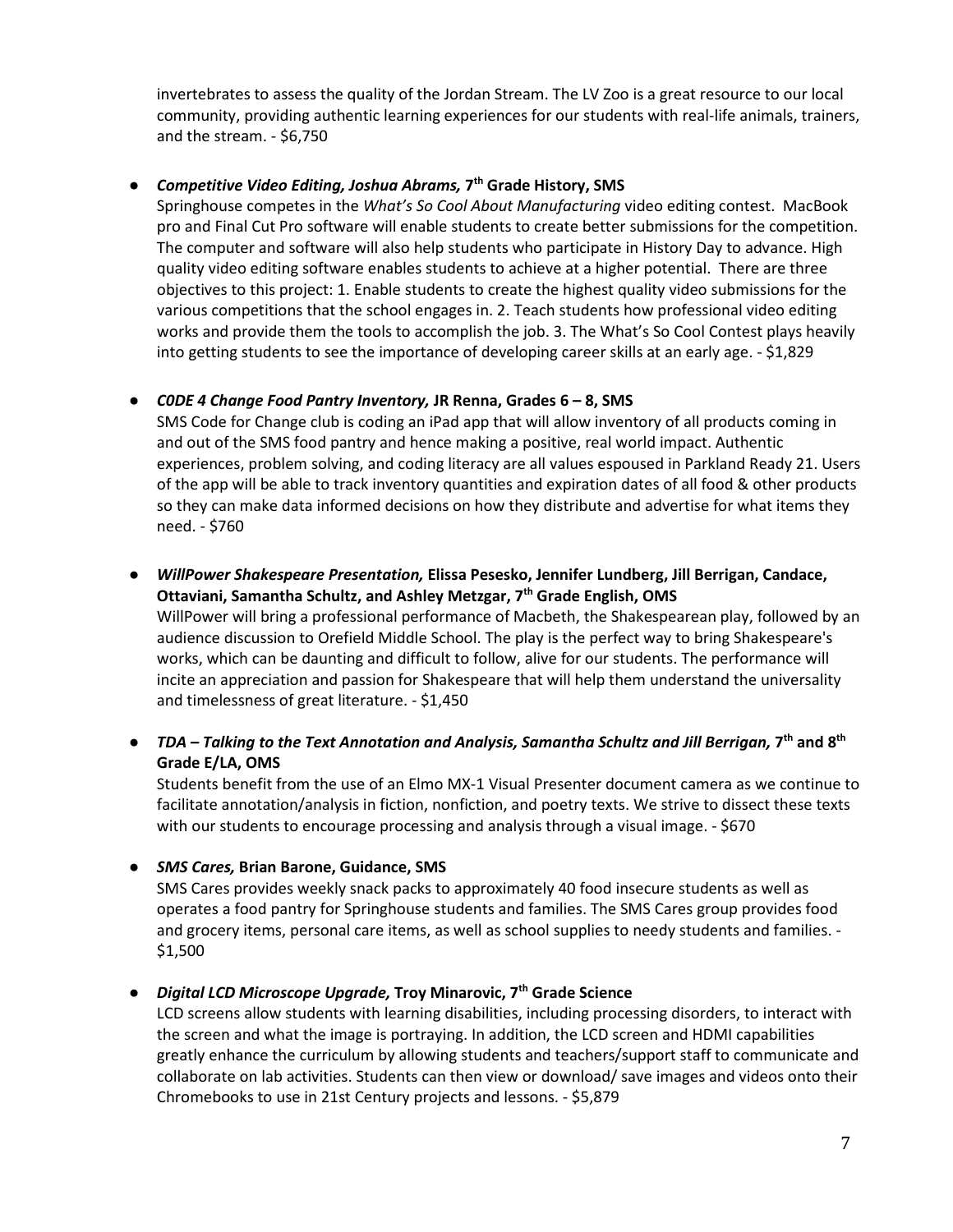- **●** *Springhouse School Climate Mural, Christie Eggleston,* **Grades 6, 7, 8, Art, SMS** Students will create a large scale artwork to be displayed at Springhouse Middle School. The goal of the art works and their creating will hopefully promote a positive school atmosphere. The murals are meant to enhance the school environment and foster school pride. The mural process provides the opportunity to develop and advance artistic skills. - \$1,500
- **●** *Standing Desk to Increase Student Achievement, SMS 6th Grade Core Teachers, SMS* Children benefit from using standing desks. It increases movement, improves education, reduces behavior problems, and improves test scores. Standing desks will improve student focus and health. In turn, it will improve academic performance. Research suggests that ADD and ADHD is linked to physical inactivity and sedentary lifestyle aggravates these symptoms. Standing desks allow students to move more and these desks are equipped with a moving footrest that allows for fidgeting while standing or sitting on the stool. - \$6,274

# **Elementary Schools – \$15,865**

- **●** *Collaborative Table Time***, David Whitby, Parkway Manor** Tables are an integral part of my classroom environment. Students use the tables for various instructional purposes, from small-group discussions and collaborative inquiry projects. A table in the classroom can transform a student's ability to engage with the curriculum and to feel empowered in their learning environment. - \$925
- **●** *3D Engineering and Printing***, Carrie Weaknecht, Jaindl**

Students will have the opportunity to identify a problem within the context of their unit of study, develop and design a 3D modeled solution (using a CAD program like Tinkercad), and then print that model, thus making their creative vision come to life. They will learn about the capabilities of 3D printing in the real world, as well as how the printer operates, and how to change the filament, thus taking an active role in the entire process from idea to tangible product. Students will also be asked to design and print objects that would benefit our school-wide community. Some of these items may include, "turkey" keychains for birthdays, fidget toys, iPod cases, SWPBS rewards, or doorstops. - \$1,335

**●** *Mindfulness Matters***, Nicole Mandry, Michele Geczi, Leigh Ann Gruen, and Brian Hahn, Schnecksville**

Mindfulness resources will provide each first-grade teacher with tools to aid in teaching and promoting the development of students' mindfulness practices and social emotion learning (SEL) skills. The SEL library will be a collection of picture books used by all first-grade teachers to support instruction in mindfulness, character development, growth mindset, and SEL. The objective is to aid student development of mindfulness practices and social emotional learning to support learning and achievement. This will help students become better learners and classmates, with the goal of creating a positive, productive learning environment for all students. - \$1,012

**●** *Hand Percussion Instruments for Elementary Bands***, Laura Kemmerer, Mark Syslo, James Tully, and Scott Watson, Districtwide**

For students to have a great experience in band, a great percussion section is key. Percussion students play a very wide variety of different instruments at each school. All eight elementary schools are standardizing and renewing the current set of hand percussion instruments they have. This will enable every student in the ensemble to have a better ensemble experience. - \$2,246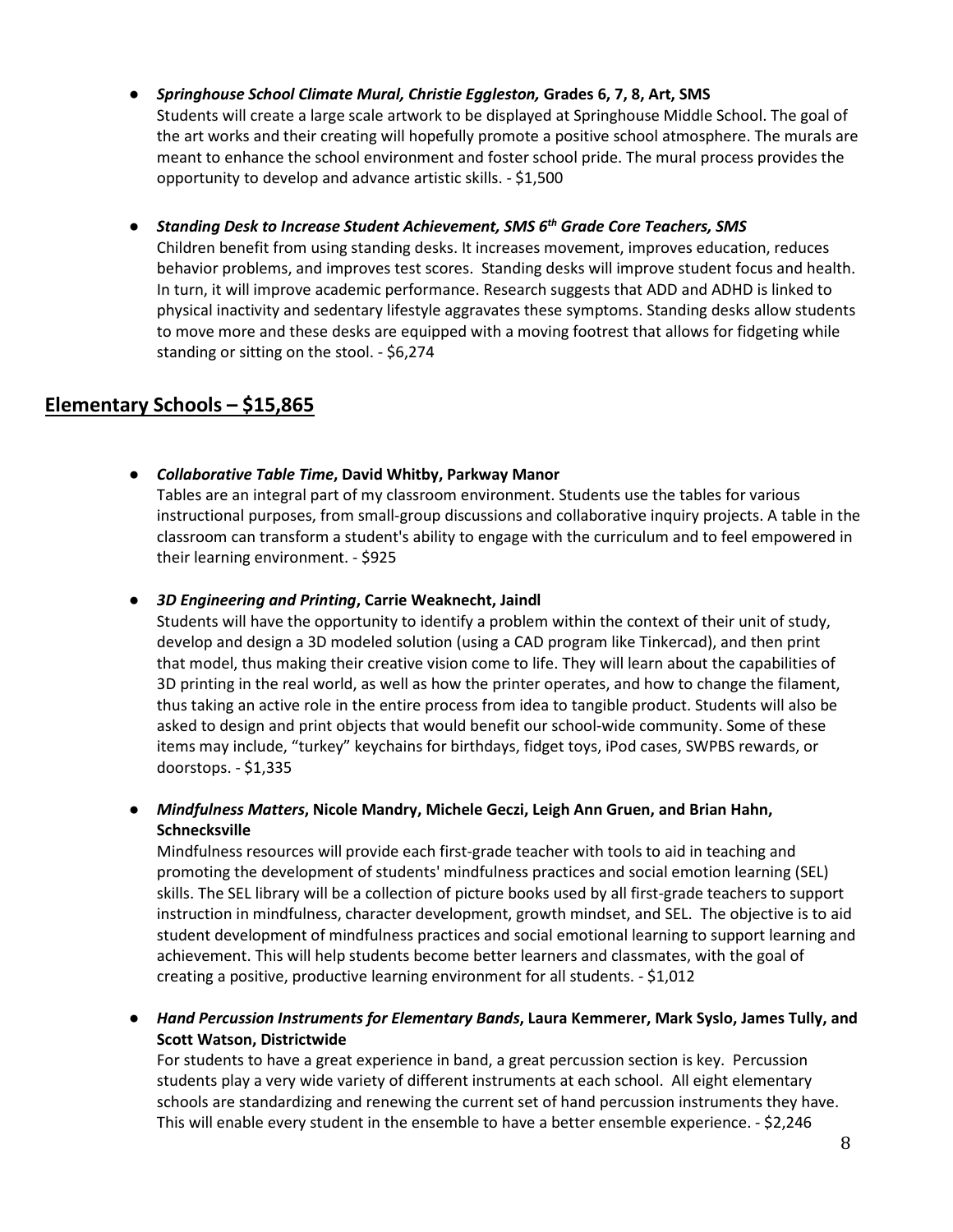### **●** *Earth Day 50th Anniversary***, Tina Jarrett, Schnecksville**

2020 is the 50th anniversary for Earth Day. Earth Day is an all-day event which includes 16-17 educational stations that pertain to various topics for protecting our environment. There is also a morning and afternoon assembly and courtyard cleanup. Schnecksville will welcome a guest speaker for their assembly. Plants are purchased to beautify the courtyard and to allow children the experience of planting and growing their own food. Supplies are provided for the rotating stations which stress the importance of taking care of our earth. - \$2,000

### **●** *iPods in Conjunction with Merge Cube Grant***, Andy McGinniss, Jaindl**

Using iPods in conjunction with Merge Cubes allows our students to experience curriculum on a much deeper and more meaningful level. By using the iPods along with the Merge Cube platform, students have the opportunity to extend and create presentations that they can then share with the class or other grade levels. - \$1,477

### **●** *Merge Cube License and iPods***, Samantha Ding, Jaindl**

Merge licenses which including Merge Cubes, AR/VR headsets, the educational platform that coincides with the Merge Cube, and two compatible iPods (6th generation) assist in teaching standards, promoting the exploration of topics in an immersive approach, motivating student involvement, and facilitating the creation of presentations for SWPBS and/or curriculum related lessons and experiences to share across the school. - \$1,417

### **●** *Ukuleles,* **Jamie Yocum, Cetronia**

This project provides an opportunity for students to learn how to play an instrument from the string family. It will broaden their horizons! Having these instruments available will help to cultivate a student's ability to carry out the three Artistic Processes of creating, performing, and responding. Students will recognize and identify fundamental aspects ukulele playing and develop finger dexterity and strumming techniques in order to make music. Students will also be introduced to the basic tenets of songwriting and some possible approaches for doing so. - \$1,170

# **●** *Classroom Ukuleles***, Louise Feher, Kratzer**

Ukuleles are the top trending instrument for all grade levels across the country and becoming a must-have in general elementary classrooms. With only four strings, ukuleles are an excellent beginning instrument for our young students. Learning ukulele not only works on music reading and playing technique, but also teaches fine motor skills, brain/muscle coordination, and hands on learning. It is collaborative. The students start to learn in pairs, as they help each other learn note/hand placement. Students who learn to play the ukulele will take this skill with them into adulthood. \$1,499

# **●** *Flexible Seating,* **Donna Anthony, Fogelsville**

Flexible seating will be provided in the form of a core ball. Students have a difficult time sitting still in hard chairs for long periods of time. When they become uncomfortable, they wiggle to bring relief. While uncomfortable, students lose their focus and concentration because they are focused on finding comfort. Attention in class has the potential to improve when the students can wiggle around on balls to soothe themselves, something they are not able to do on a hard classroom chair. - \$201

#### **●** *Kindle Club***, Joan Krem and Debra Newhard, Kernsville**

Students in grades 3-5 are chosen based on their STAR scores to participate in the Kindle Club. Students read a book on the Kindle that challenges them and are then required to respond with